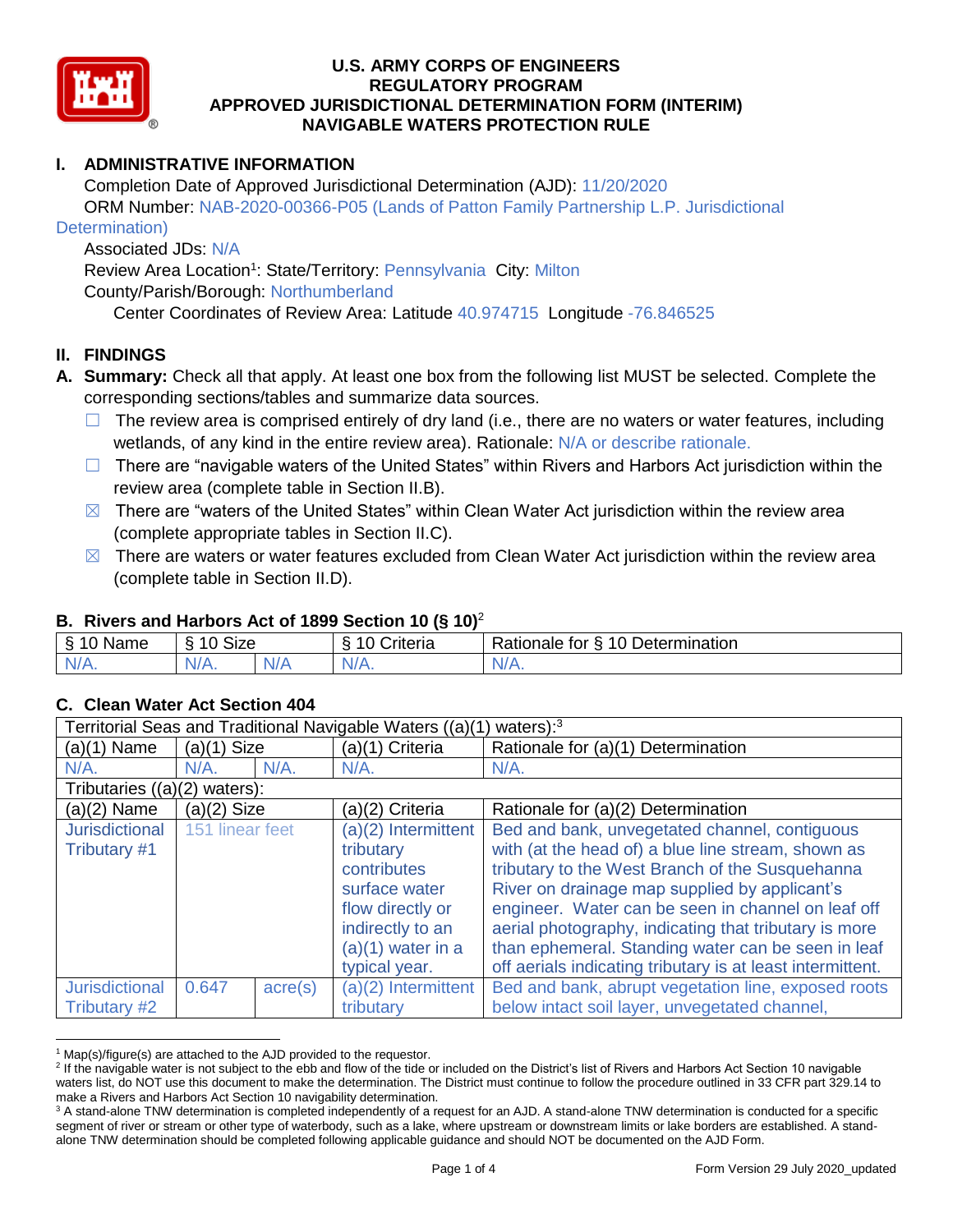

| Territorial Seas and Traditional Navigable Waters ((a)(1)<br>waters $):$ <sup>3</sup> |               |                     |                                                      |  |
|---------------------------------------------------------------------------------------|---------------|---------------------|------------------------------------------------------|--|
| $(a)(1)$ Name                                                                         | $(a)(1)$ Size | $(a)(1)$ Criteria   | Rationale for (a)(1) Determination                   |  |
|                                                                                       |               | contributes         | contiguous with (at the head of) a blue line stream, |  |
|                                                                                       |               | surface water       | determined to have enough surface water, for a long  |  |
|                                                                                       |               | flow directly or    | enough period of time, to be spade foot toad habitat |  |
|                                                                                       |               | indirectly to an    | by Pennsylvania Fish and Boat Commission             |  |
|                                                                                       |               | $(a)(1)$ water in a | Endangered Species Biologists. Water can be seen     |  |
|                                                                                       |               | typical year.       | in channel in leaf off aerial photography.           |  |

| Lakes and ponds, and impoundments of jurisdictional waters $((a)(3)$ waters): |               |         |                 |                                    |
|-------------------------------------------------------------------------------|---------------|---------|-----------------|------------------------------------|
| $(a)(3)$ Name                                                                 | $(a)(3)$ Size |         | (a)(3) Criteria | Rationale for (a)(3) Determination |
| $N/A$ .                                                                       |               | $N/A$ . | $N/A$ .         | $N/A$ .                            |

| Adjacent wetlands $((a)(4)$ waters): |               |                  |                                                                                                                                                                                                                                                       |                                                                                            |  |
|--------------------------------------|---------------|------------------|-------------------------------------------------------------------------------------------------------------------------------------------------------------------------------------------------------------------------------------------------------|--------------------------------------------------------------------------------------------|--|
| $(a)(4)$ Name                        | $(a)(4)$ Size |                  | (a)(4) Criteria                                                                                                                                                                                                                                       | Rationale for (a)(4) Determination                                                         |  |
| <b>Wetlands B</b><br>and X           | 6.893         | $\text{acre}(s)$ | $(a)(4)$ Wetland<br>abuts an $(a)(1)$ -<br>$(a)(3)$ water.                                                                                                                                                                                            | Contains all three parameters and abuts<br>jurisdictional tributaries                      |  |
| <b>Wetland A</b>                     | 0.34          | $\text{acre}(s)$ | $(a)(4)$ Wetland<br>separated from<br>an $(a)(1)-(a)(3)$<br>water only by an<br>artificial structure<br>allowing a direct<br>hydrologic<br>surface<br>connection<br>between the<br>wetland and the<br>$(a)(1)-(a)(3)$<br>water, in a typical<br>year. | Contains all three parameters and has surface<br>connections to jurisdictional tributaries |  |

## **D. Excluded Waters or Features**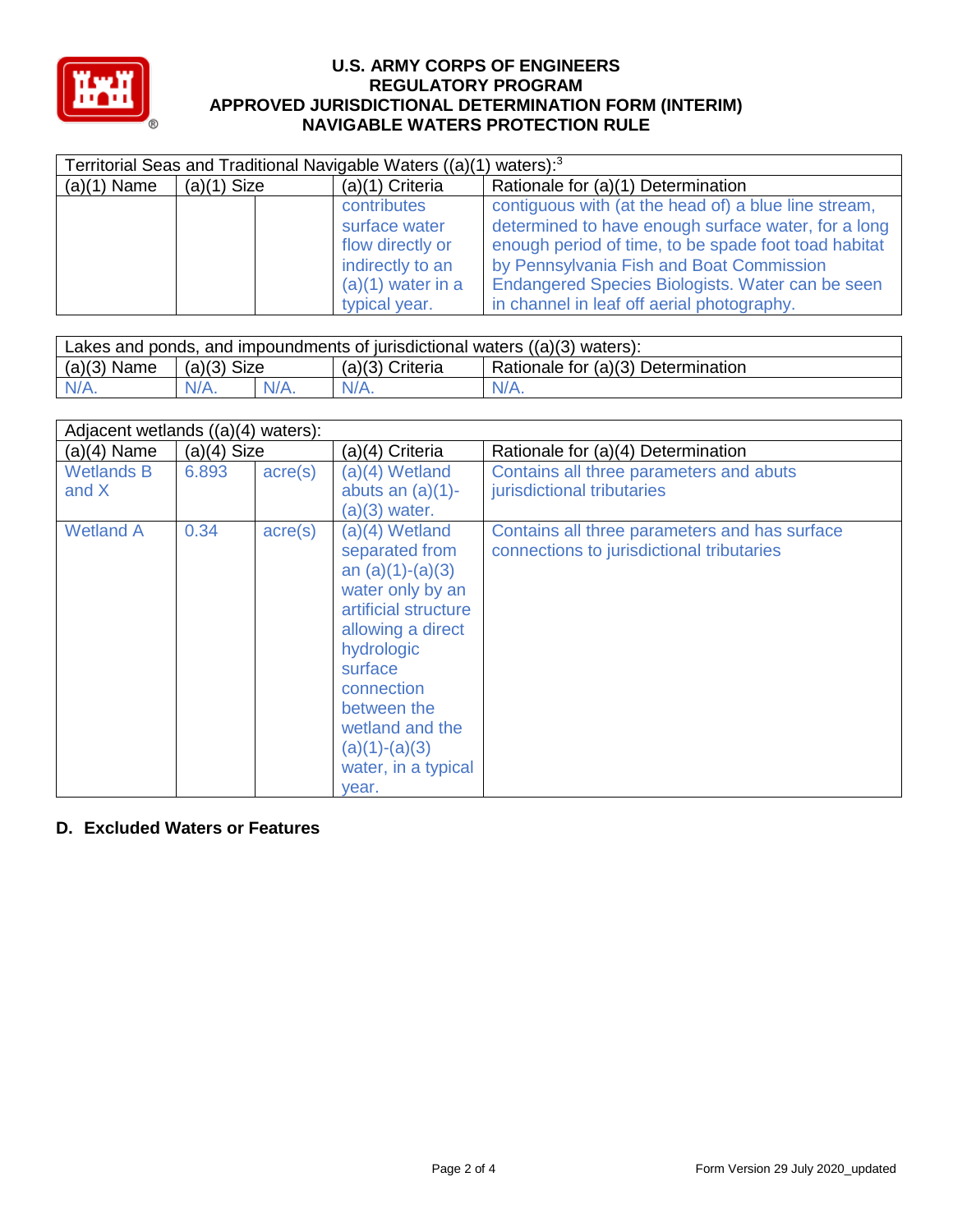

| Excluded waters $((b)(1) - (b)(12))$ : <sup>4</sup> |                       |                  |                                                                                                                                                                                                  |                                                                                                                                                                                                                                                                                                                                    |  |
|-----------------------------------------------------|-----------------------|------------------|--------------------------------------------------------------------------------------------------------------------------------------------------------------------------------------------------|------------------------------------------------------------------------------------------------------------------------------------------------------------------------------------------------------------------------------------------------------------------------------------------------------------------------------------|--|
| <b>Exclusion Name</b>                               | <b>Exclusion Size</b> |                  | Exclusion <sup>5</sup>                                                                                                                                                                           | Rationale for Exclusion Determination                                                                                                                                                                                                                                                                                              |  |
| Ephemeral ditch                                     | 1,998 linear feet     |                  | $(b)(5)$ Ditch that is<br>not an $(a)(1)$ or<br>$(a)(2)$ water, and<br>those portions of<br>a ditch<br>constructed in an<br>$(a)(4)$ water that<br>do not satisfy the<br>conditions of<br>(c)(1) | Ditches had bed that was not moist and banks<br>don't indicate a regular OHWM. Most of the<br>ephemerals ditches have filled in with sediment<br>that portions of the ditches are not discernable.<br>While portions of the ditches may carry water,<br>every field indication is that it would only being<br>during storm events. |  |
| <b>Wetland C</b>                                    | 0.23                  | $\text{acre}(s)$ | $(b)(1)$ Non-<br>adjacent wetland.                                                                                                                                                               | Isolated wetland. The wetland does not<br>contribute flow in a typical, as it has no current<br>surface connection.                                                                                                                                                                                                                |  |

# **III. SUPPORTING INFORMATION**

- **A. Select/enter all resources** that were used to aid in this determination and attach data/maps to this document and/or references/citations in the administrative record, as appropriate.
	- $\boxtimes$  Information submitted by, or on behalf of, the applicant/consultant: Delineation Report and data sheets

#### prepared by Rich Pais

This information is sufficient for purposes of this AJD. Rationale: N/A

- $\boxtimes$  Data sheets prepared by the Corps: 10/15/2020
- $\boxtimes$  Photographs: Aerial and Other: Title(s) and/or date(s).
- ☒ Corps site visit(s) conducted on: 10/15/2020
- ☒ Previous Jurisdictional Determinations (AJDs or PJDs): NAB-2000-00827-7 dated February 2, 2000
- ☒ Antecedent Precipitation Tool: *provide detailed discussion in Section III.B*.
- ☒ USDA NRCS Soil Survey: Provided in Delineation Report
- ☒ USFWS NWI maps: Provided in Delineation Report
- $\boxtimes$  USGS topographic maps: Title(s) and/or date(s).

### **Other data sources used to aid in this determination:**

| Data Source (select)              | Name and/or date and other relevant information |
|-----------------------------------|-------------------------------------------------|
| <b>USGS Sources</b>               | <b>USGS Topo map for Milton</b>                 |
| <b>USDA Sources</b>               | $N/A$ .                                         |
| <b>NOAA Sources</b>               | $N/A$ .                                         |
| <b>USACE Sources</b>              | $N/A$ .                                         |
| <b>State/Local/Tribal Sources</b> | N/A                                             |
| <b>Other Sources</b>              | Drainage map provided by Mid-Penn Engineering   |

 <sup>4</sup> Some excluded waters, such as (b)(2) and (b)(4), may not be specifically identified on the AJD form unless a requestor specifically asks a Corps district to do so. Corps districts may, in case-by-case instances, choose to identify some or all of these waters within the review area.

 $5$  Because of the broad nature of the (b)(1) exclusion and in an effort to collect data on specific types of waters that would be covered by the (b)(1) exclusion, four sub-categories of (b)(1) exclusions were administratively created for the purposes of the AJD Form. These four sub-categories are not new exclusions, but are simply administrative distinctions and remain (b)(1) exclusions as defined by the NWPR.